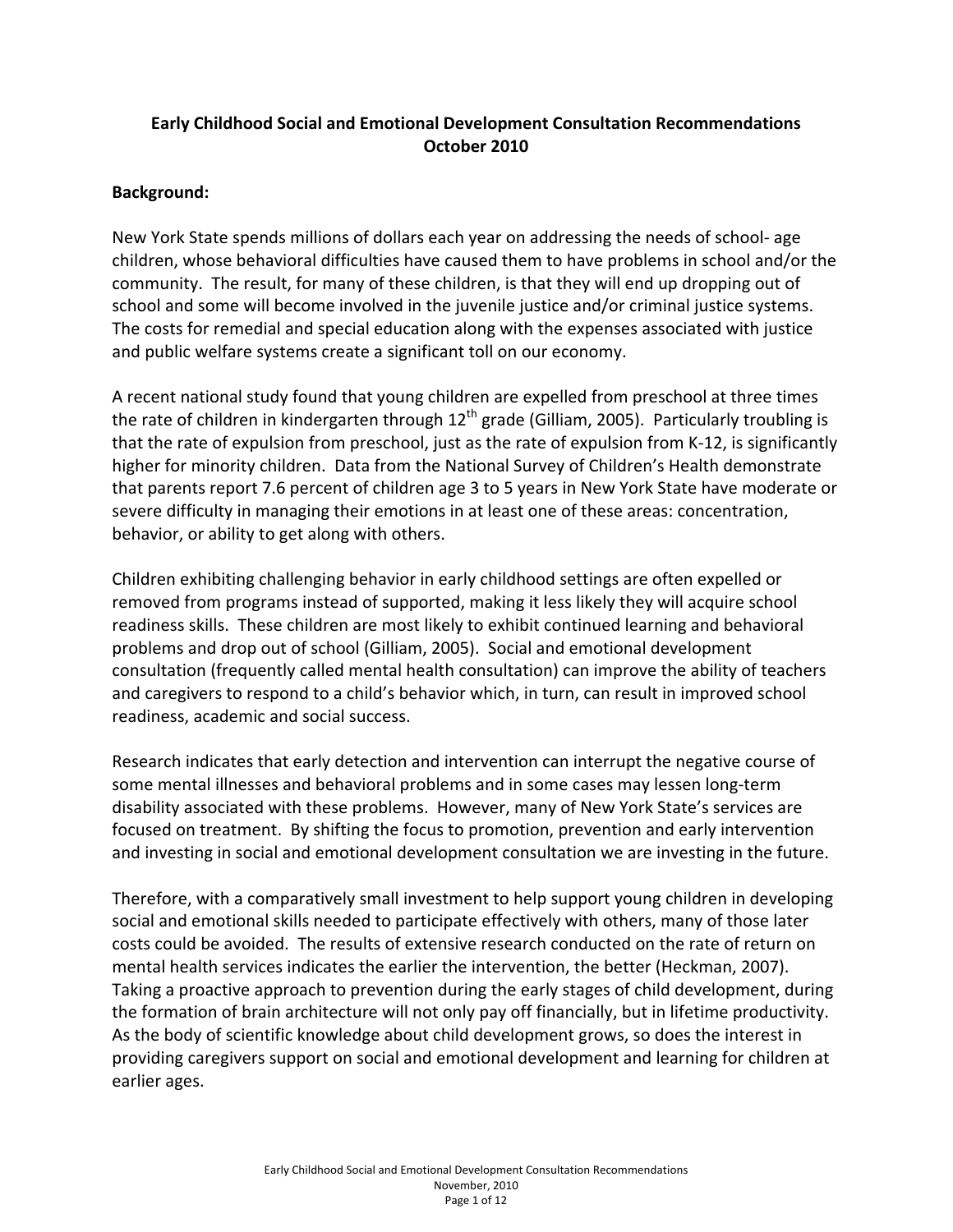In January 2008, the Foundation for Child Development published a policy brief recommending that all early care and education classrooms have access to mental health consultation. Researchers found expulsion rates are highest in classrooms where teachers lack support from counselors or other specialists to contend with disruptive children. Consultation has the potential to positively affect administrative and classroom staff, children and caregivers. Research findings suggest that social and emotional development consultation (SEDC) improves the teacher's ability to manage children's behavior and structure the classroom's emotional climate. In Rhode Island, consultation has shown to modify teacher practices by building teacher confidence, increasing the use of more positive classroom strategies, increasing the use of praise, and utilizing more effective limit‐setting strategies (Dickstein, 2009).

Social and Emotional Development Consultation is a partnership between a mental health clinician with early childhood social‐emotional development and learning expertise, child care providers, parents and children. The mental health clinician consults with the child care program staff and parents to provide feedback and strategies to assist with social‐emotional wellbeing, healthy child and relationship development, and positive supportive learning environments (Cooper, 2009).

## **Introduction:**

The vision of encouraging a public health approach set forth in The Children's Plan laid the foundation for representatives of the Council on Children and Families, Department of Health, Office of Children and Families and Office of Mental Health to establish the Social and Emotional Development Work Group tasked with developing recommendations for Social and Emotional Development Consultation in Early Childhood settings. Very early in the process, due to the importance of language and the general stigma associated with mental health, the work group determined that they would use the term social and emotional development consultation (SEDC) instead of mental health consultation. The workgroup met to review noteworthy programs around the state as well as conduct a literature review for proven methods of delivering SEDC.

## **Literature review**:

There is a growing body of literature on the importance of and methods for providing social and emotional development consultation. The findings from the literature review conducted by the Workgroup include the importance and impact of SEDC not just on the children, but on the direct care staff, classroom environment, parents and caregivers. Staff turnover is problematic in early childhood settings, this was reduced when support was provided to the staff.

In August 2009, Georgetown University Center for Child and Human Development (GUCCHD) published the results of a multi‐site evaluation to explore existing mental health consultation programs and provide recommendations to the early childhood field. The study focused on the following:

1. essential components of effective mental health consultation programs,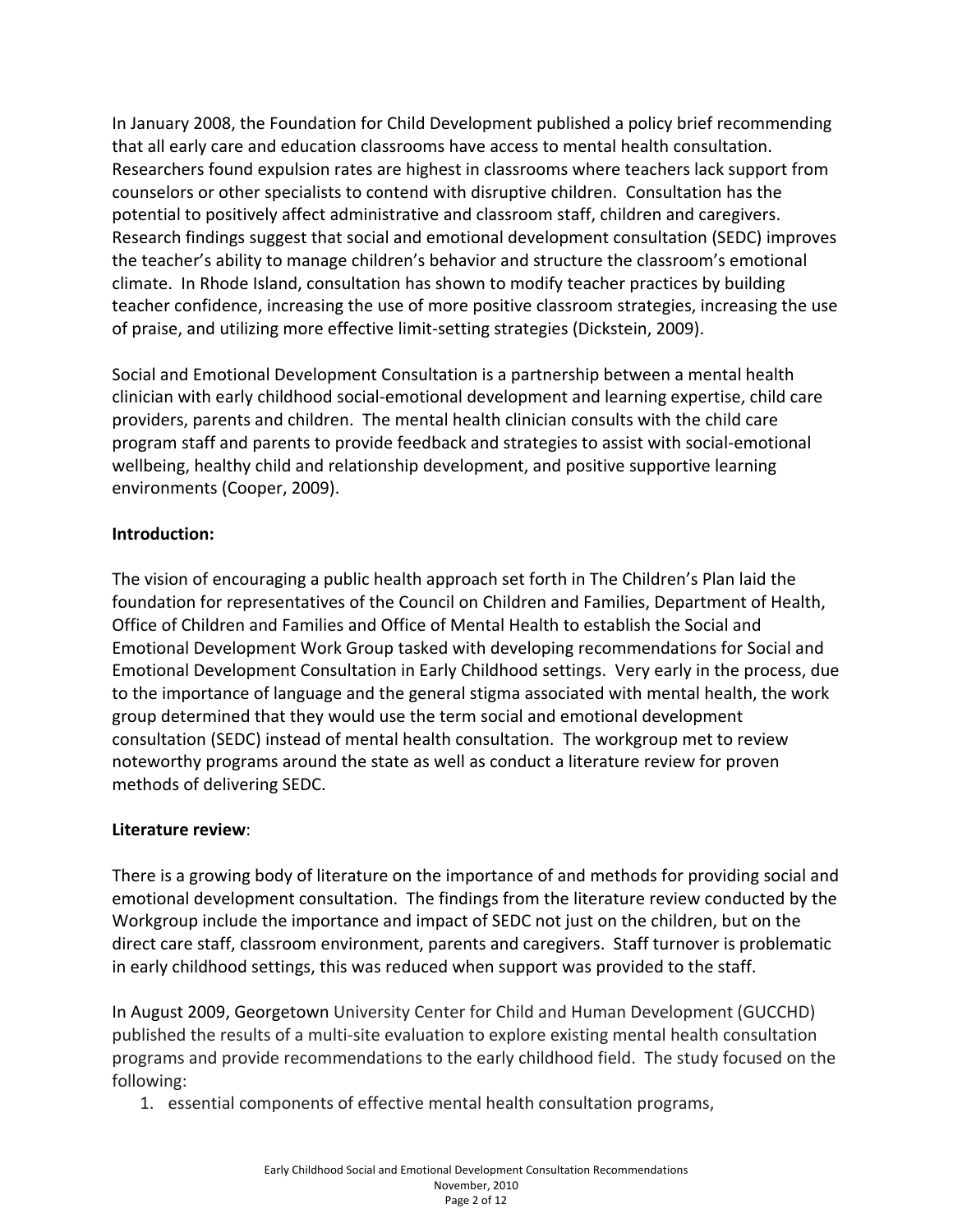- 2. skills, competencies, and credentials of effective consultants,
- 3. training, supervision and support needs of consultants,
- 4. level of intervention intensity (i.e., frequency and duration) needed to produce good outcomes, and
- 5. targeted outcomes and how should they be measured.

According to the Georgetown University Center for Child and Human Development (GUCCHD) study of six consultation sites the strategic planning needs include:

- 1. Building a workforce by including early childhood curriculum in college education and developing a minimum for background and experience.
- 2. Educating teachers, caregivers, executive level staff and parents about foundational elements of early childhood social and emotional learning and development.
- 3. Developing of a strong social marketing campaign to address mental health and child development stigma.

#### **Summary of Findings:**

### **Site Visits**

Currently, there are different agencies across the state taking the lead in providing consultation services and creatively funding the activity. Site visits to Hillside Children's Center (Rochester), Children's Institute (Rochester), New York University Child and Family Policy Center, New York Center for Child Development, Capital District Child Care Council (Menands) and the Westchester County Systems of Care Initiative were completed to learn about their unique approaches to providing social‐emotional development consultation and other supports to young children in early care and education settings. A summary of those visits follows below.

**Hillside Children's Center** supports the implementation of evidence‐based treatments, and provides training to staff on various program approaches. The agency has a history of utilizing SEDC starting over 25 years ago when on-demand phone consultation was available to staff. Most recently, Therapeutic Counselor Intervention (TCI) has been used for classroom observation and coaching; it has been received well by teachers as most are eager for assistance. Suggestions and challenges noted by the agency include:

- 1. Need to incorporate early childhood development into college education.
- 2. Providers lack understanding about detecting and treating mental health problems in young children.
- 3. Including parent and family members to deliver services proves very effective.
- 4. Knowledge of multiple evidence‐based treatments is advantageous.
- 5. Need to develop a strong social marketing campaign to address mental health and child development stigma.

**Children's Institute** partners with community agencies and schools to strengthen the social and emotional health of children by assisting with implementation of evidence‐based prevention and early intervention programs. They also provide trainings and assessments and services to support those who work with children with a significant focus on research and evaluation.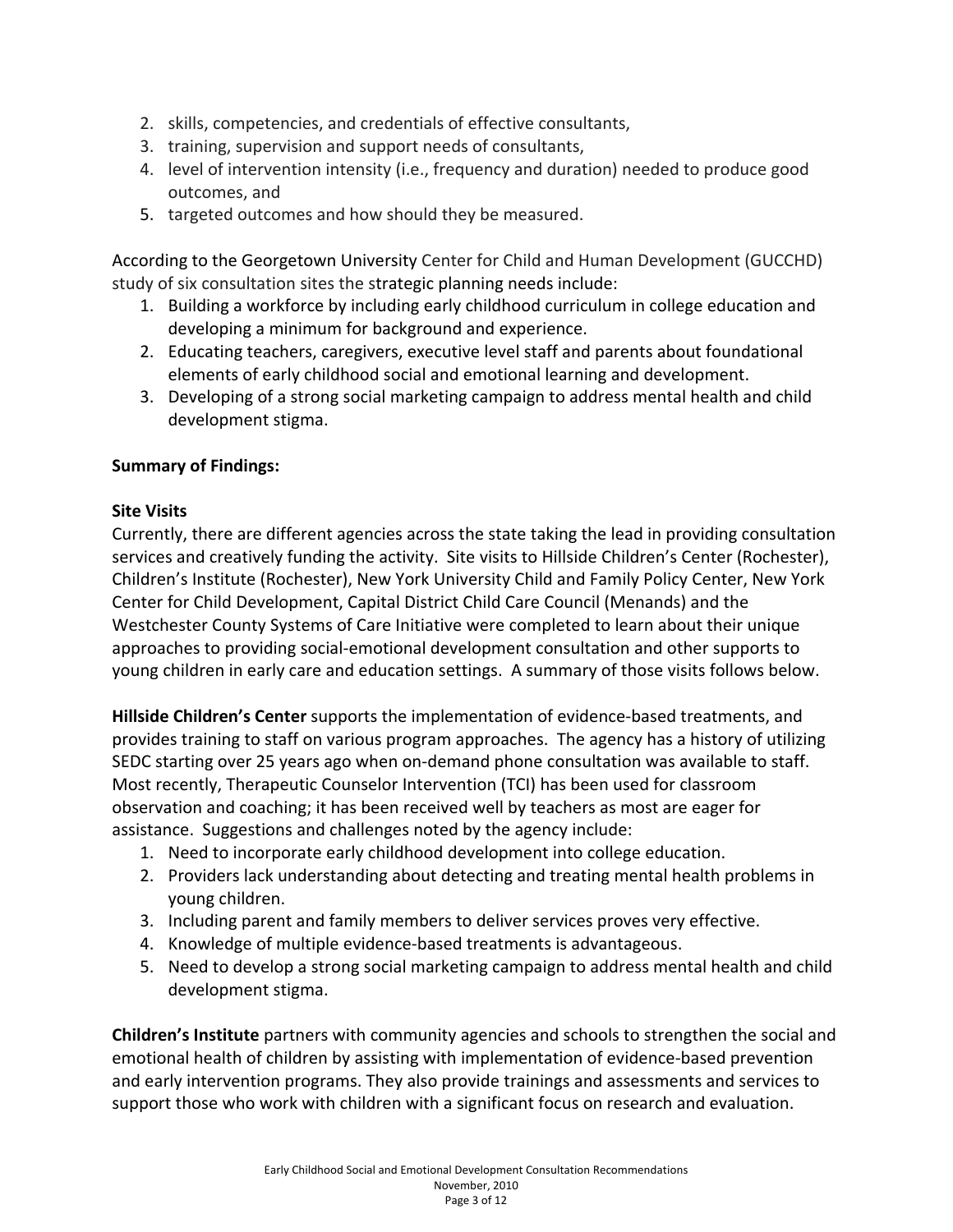Their intention in all activities is to improve their ability to support positive growth and development of children. Key points from discussion with staff include:

- 1. Collaboration with school district is important.
- 2. Increase screening frequency (>annually).
- 3. Offering professional development opportunities to teachers leads to opportunities to enhance relationships and gather information about classroom issues.
- 4. Behavioral Health Consultation provided weekly or bi-weekly to foster relationships according to San Francisco model (to address the stigma associated with mental health they renamed mental health consultation, behavioral consultation).
- 5. Need to create consistent funding for consultation.

**New York University Child and Family Policy Center** initially began working on literacy in early childhood programs and discovered that a positive teacher‐child relationship promotes learning. In order to evaluate strengths and weaknesses of a teacher an assessment tool (16 items) was developed where a coach observes a classroom for a few hours and reports on observations that support social and emotional development and learning.

- 1. Focused Coaching (a coach observes and reports the children's reactions to teacher) is very motivating to teachers; with the addition of Quality Improvement Plan, coaching can increase the frequency of positive skill learning and behavior change.
- 2. Sequencing and follow-up in the classroom are very important.
- 3. Focused Coaching outcomes include higher teacher retention and increased teacher job satisfaction.
- 4. Important to join with pediatricians and community leaders.

**New York Center for Child Development** (NYCCD) is a preschool special education, early intervention and mental health agency serving children birth to age 5. The agency was awarded a grant from the New York City Department of Health and Mental Hygiene for an Early Childhood Mental Health Consultation and Treatment Program serving East and Central Harlem children birth to five and their families. The purpose of the program is to partner with and provide on‐site early childhood mental health consultation to four community agencies including day care, special education, primary care, Early Head Start programs and preventive service settings, to screen children under the age of 5 with emerging social emotional problems, and to provide relationship based intervention to children and their caregivers where such problems are identified. NYCCD provides ongoing consultation and training to educational and related service providers to ensure that the full range of services provided are mental health informed. Important findings from the project include:

- 1. The critical value of co‐locating primary care and infant mental health services.
- 2. The importance of providing universal social emotional screening.
- 3. The need to maximize EI and CPSE to address social emotional needs in young children.
- 4. The need to increase both the awareness and knowledge of infant mental health for all child serving professionals.
- 5. The value of providing mental health consultation services to both typical and special needs children in a variety of child care settings.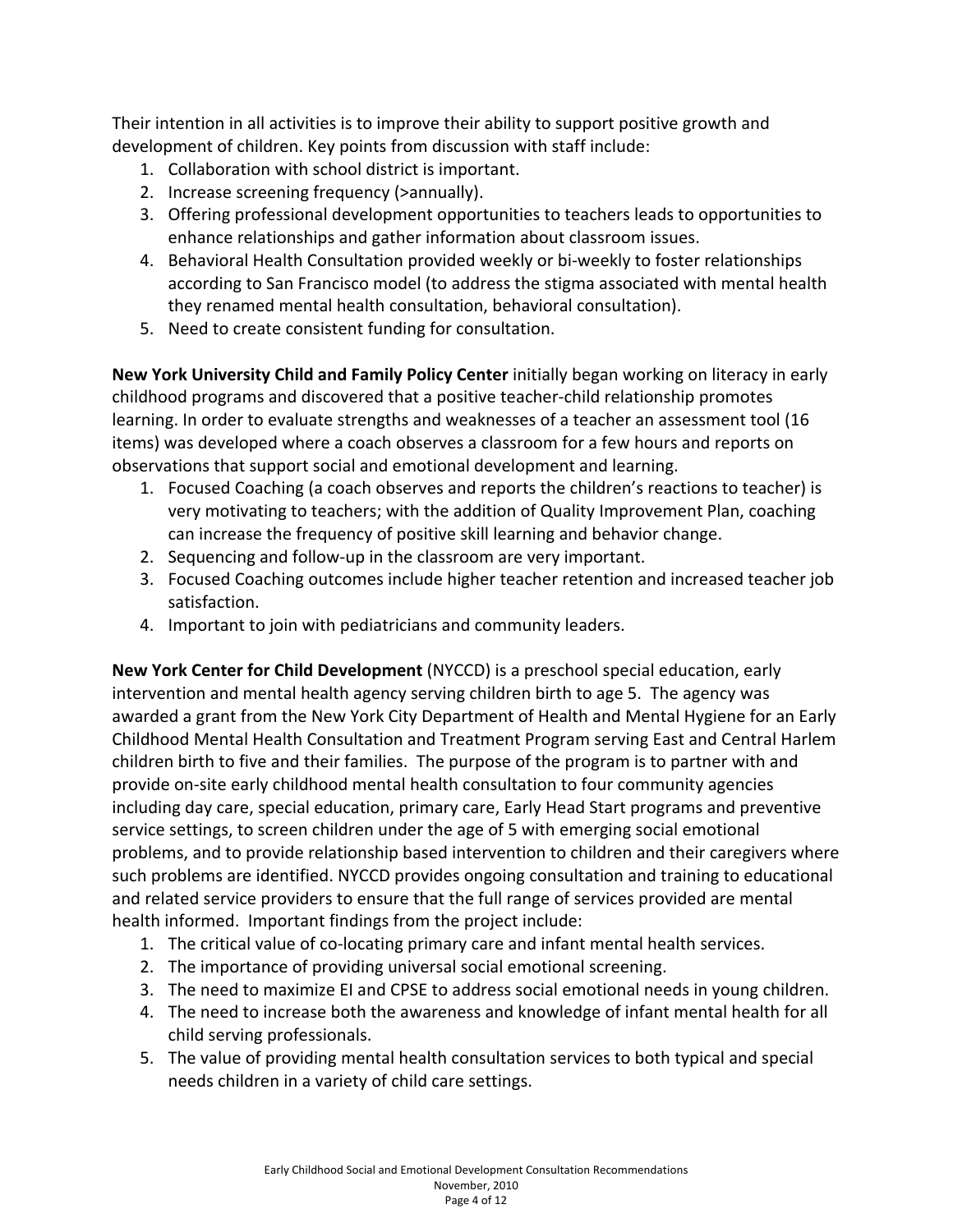- 6. The recognition of the interrelatedness of all lines of development and the need to provide services in a coordinated and integrated approach.
- 7. The importance of delivering mental health services with attention to relationships and family systems.

**Capital District Child Care Council** has provided direct and indirect consultation (based on the Milestone Model) to early childhood programs for many years. Their services include an all classroom observation with written feedback on strengths and suggestions for improvements; select classroom technical support to assist teachers with implementation of universal strategies to promote health social and emotional development and reduce behavioral concerns. Services are also provided for individual children upon referral. One time consults or more intensive services are offered. Assessments of children are provided using the Devereux Early Childhood Assessment (DECA). Findings from their work include:

- 1. The need to train the workforce on social emotional development in young children.
- 2. The on-going challenge to fund consultation services (the current project is underwritten through contracts with county Head Start programs to provide mental health consultation services).
- 3. The importance of strong, trusting relationships as a key factor to success (may take one to two years to develop).
- 4. Cross disciplinary support, including pediatricians and social workers, is critical.
- 5. Consultants who facilitate communication between leadership and direct care staff are vital to improving the working environment.
- 6. The importance of staying child/family focused and recognizing that the parent is primary consultant on their child.

**Westchester County System of Care** is inclusive of most child serving agencies and parents. By including programmatic aspects to address staff needs, family support and child curriculum Westchester has achieved a strong cross-systems network. Findings from the site visit:

- 1. Second Step curriculum is used in Head Start, child care and Universal Pre‐K settings. Implementation and consultation assistance from a social worker are incorporated into these settings.
- 2. Provides cross system training, learning collaborative and learning communities.
- 3. In the Early Steps Forward program, consultants provide technical assistance and training to educators thus enhancing their confidence and providing them with skills to deal more effectively with problematic classroom behaviors. Consultants also provide direct services to children and families as well as link families to services in community. Building and sustaining relationships and trust are very important and need to be sustained through consistent contact.
- 4. Lack of staff support lead to the development of workshops aimed at providing support and enhancing knowledge of child development. The result was more satisfied staff, lower staff turnover, and stronger relationships all of which improved the early childhood classroom.
- 5. Lack of time to incorporate consultation into the early childhood working day is difficult.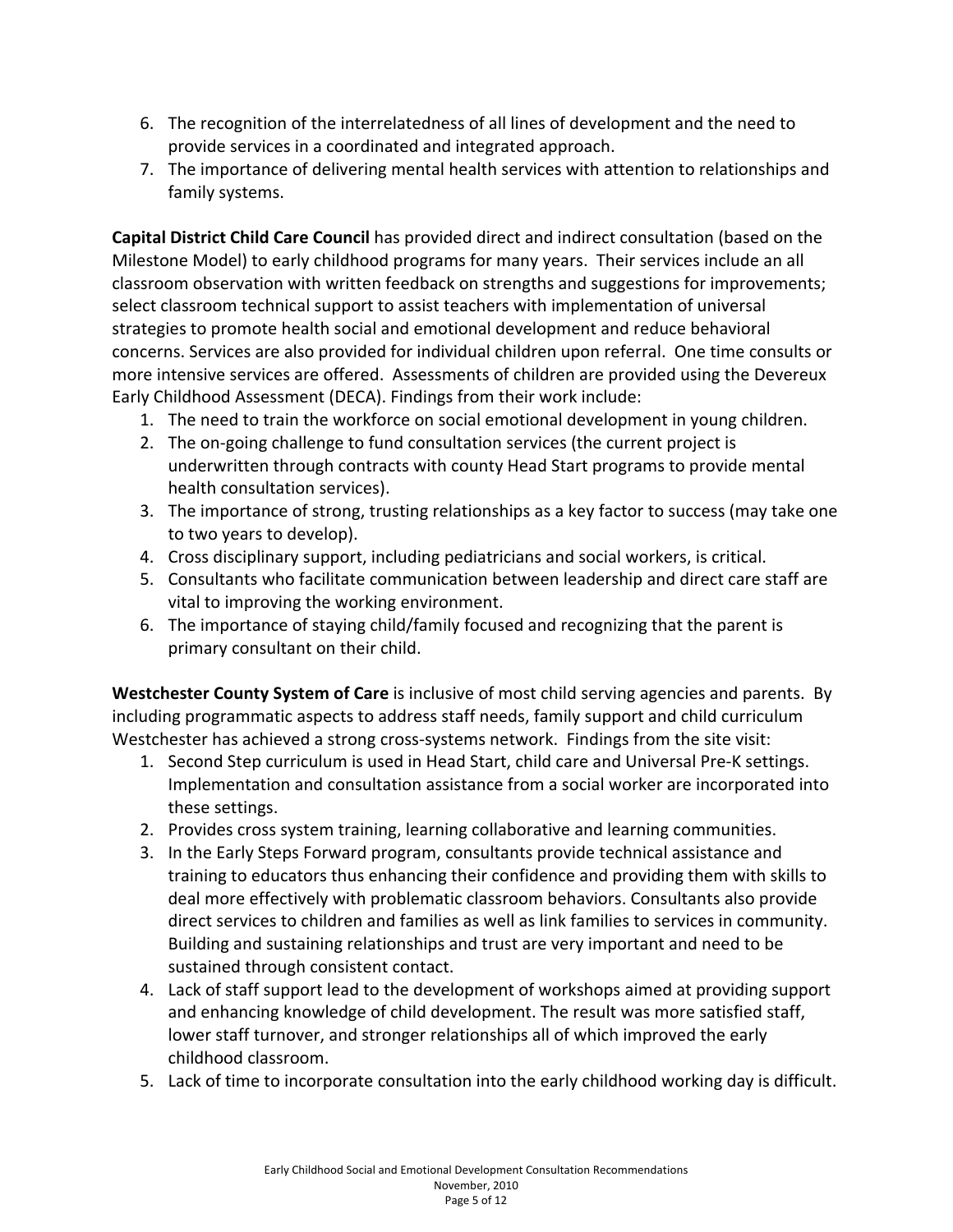6. Significant language barriers exist in the community and create challenges for working with parents.

In summary, many of the findings were consistent across sites despite disparities in service delivery and consultation model. Important foundational aspects of consultation identified during the site visits included the importance of:

- 1. **Relationships ‐** Creating a sense of teamwork was important for overall success. The development of strong relationships across disciplines including the social and emotional development consultants and mutually inclusive relationships with parents and other family members were also important.
- 2. **Workforce Development** ‐ Incorporating the understanding and management of challenging behaviors into early childhood development courses, at the pre‐service college level was seen as a significant need. New teachers were simply not equipped to address the social and emotional needs of individual children or manage classroom behaviors.
- 3. **Funding** ‐ The ability to incorporate supports for classroom staff in addressing social‐ emotional development issues was dependent on funding. Currently, there is no consistent sustainable source of funding for these supports.
- 4. **Community** ‐ Programs which address social and emotional development support issues the best, have the support of agency, community leaders, and pediatricians.

# **Framework**

The Technical Assistance Center on Social and Emotional Intervention (TACSEI) developed a tiered pyramid model for implementation guidance for young children in early childhood settings. This model was used as a framework for the recommendations from the Social‐ Emotional Consultation Workgroup. [See Figure 1]

Integration of the SEDC into the preschool or child care setting introduces a wide range of outreach and intervention beginning with the broadest outreach and moving to targeted intervention as needed:

- 1) **Universal**‐ all children receive curriculum on social and emotional development and learning through the implementation of SEDC and the thread of social and emotional development is woven throughout all child serving services across systems:
	- Build cross-system knowledge of social and emotional development (SED) of young children
	- Embed social and emotional development in early learning standards
	- Support integration of social and emotional development curricula in early learning programs
	- Increase universal screening for social and emotional development
	- Enhance parenting education & supports to families to promote resiliency
	- Establish linkages to identified targeted interventions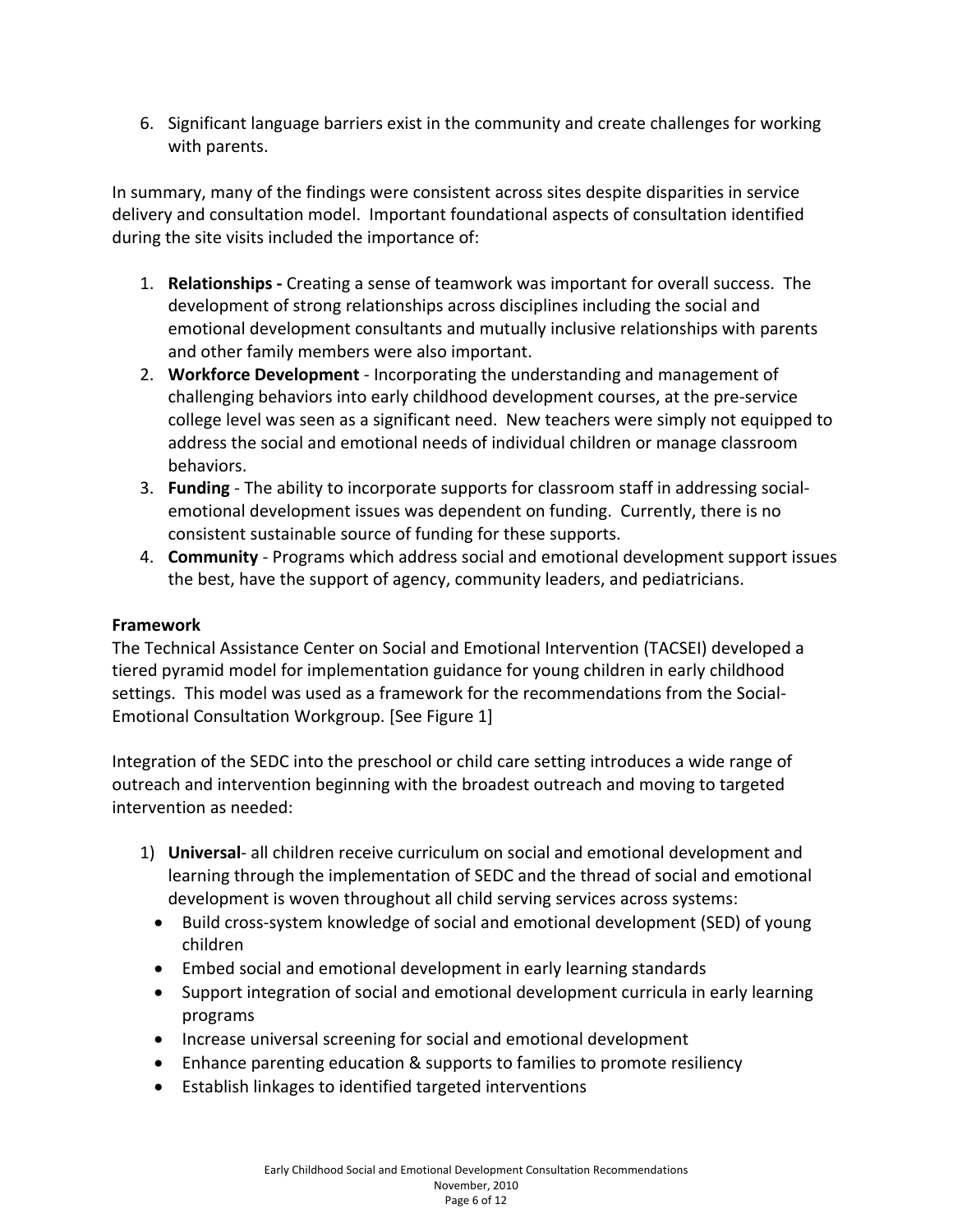- 2) **Targeted**‐ consultation as part of an organization with a consultant available to assist with challenging child behaviors.
	- Provide social and emotional consultation to child care staff and parents as requested
	- Establish a collaborative network of health, mental health and early learning professionals
	- Establish a capacity for social and emotional consultation to child care staff and parents
- 3) **Intensive**‐ ability for a consultant to work individually with a child and family or potentially refer out for specialized intervention or treatment.
	- Provide relationship-based therapies for young children and their parents
	- Provide wraparound planning and family driven care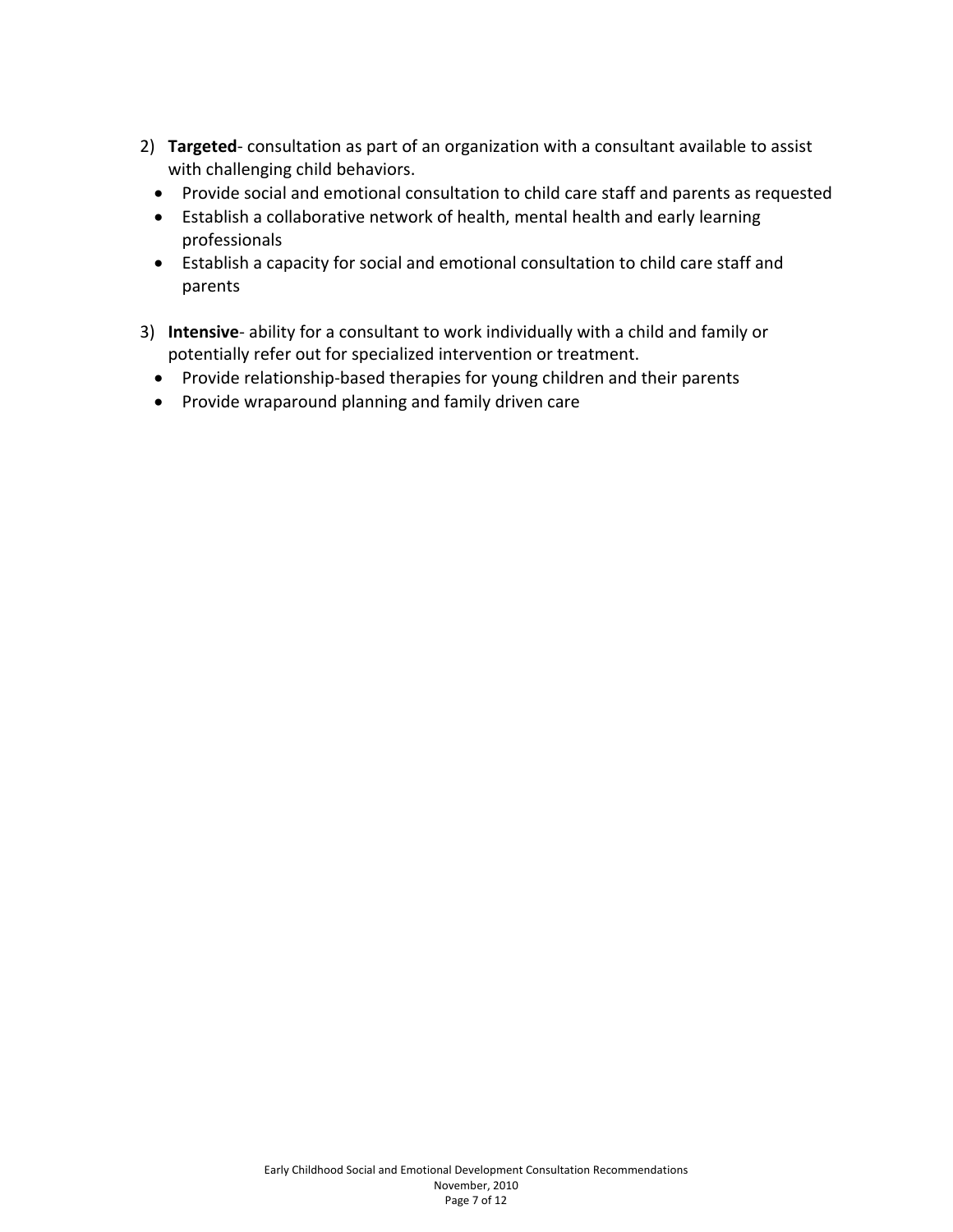Figure 1:



October 26, 2010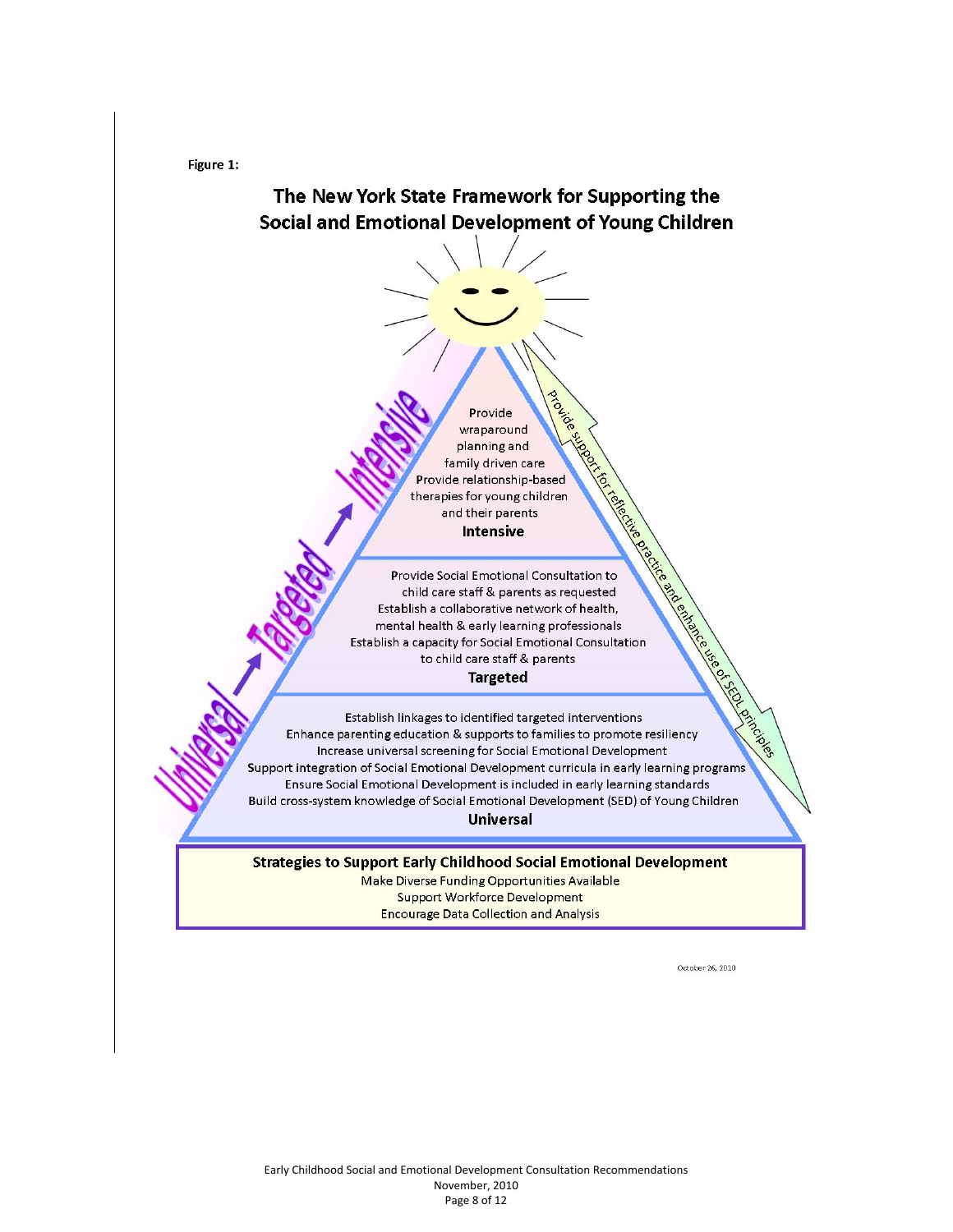### **Recommendations for New York State:**

The workgroup believes it is imperative for New York State to move toward ensuring that the "*Framework for Supporting the Social Emotional Development of Young Children"* is available for all young children across the state. To accomplish that the work group recommends the following actions:

- 1. Support the infusion of social emotional development curricula in all early learning programs.
- 2. Implement strategies for building knowledge of social emotional development of young children across systems.
- 3. Develop and implement strategies for increasing screening for social emotional development by pediatricians, early learning programs, and by other appropriate professionals.
- 4. Develop an on‐going source of financial support for social and emotional development consultation in early child care settings.
- 5.
- 6. Establish and train a statewide cadre of social emotional development consultants and child and family therapists skilled in meeting the needs of young children and their families, this theme weaves throughout all of the literature and site visits. Encourage data collection and analysis to provide ongoing quality indicators to enhance services.

### **Current Initiatives that Support SEDC in New York State:**

The collaboration between the multiple child serving state agencies on the work group has proven fruitful and extremely productive. In 2009, work group members applied for and received funding for Project LAUNCH from the US Department of Health and Human Services Substance Abuse (SAMHSA). **Project LAUNCH**‐ (Linking Actions for Unmet Needs in Children's Health)- focuses on improving the systems that serve young children and address their physical, emotional, social, cognitive and behavioral growth. The SAMHSA grant awarded in 2009 to New York State is for \$850,000 each year for 5 years (total \$4.25 million). For more information visit: http://projectlaunch.promoteprevent.org/.

In 2009, the work group supported the Office of Children and Family Services in funding a pilot Social and Emotional Development Consultation demonstration project in four community sites throughout New York State. This funding supports the efforts of four agencies to implement consultation in early child care settings with ongoing training and consultation from experts to assist with implementation for one year. Ongoing evaluation and implementation monitoring will provide important information to assist with program development and funding strategies.

In conclusion, the social emotional development of children is critical to their success in school and in life. By ensuring that young children and their families get the support they need to develop social emotional development skills and resiliencies, New York State can reduce the incidence of problem behaviors that can lead to school failure, criminal activity, and mental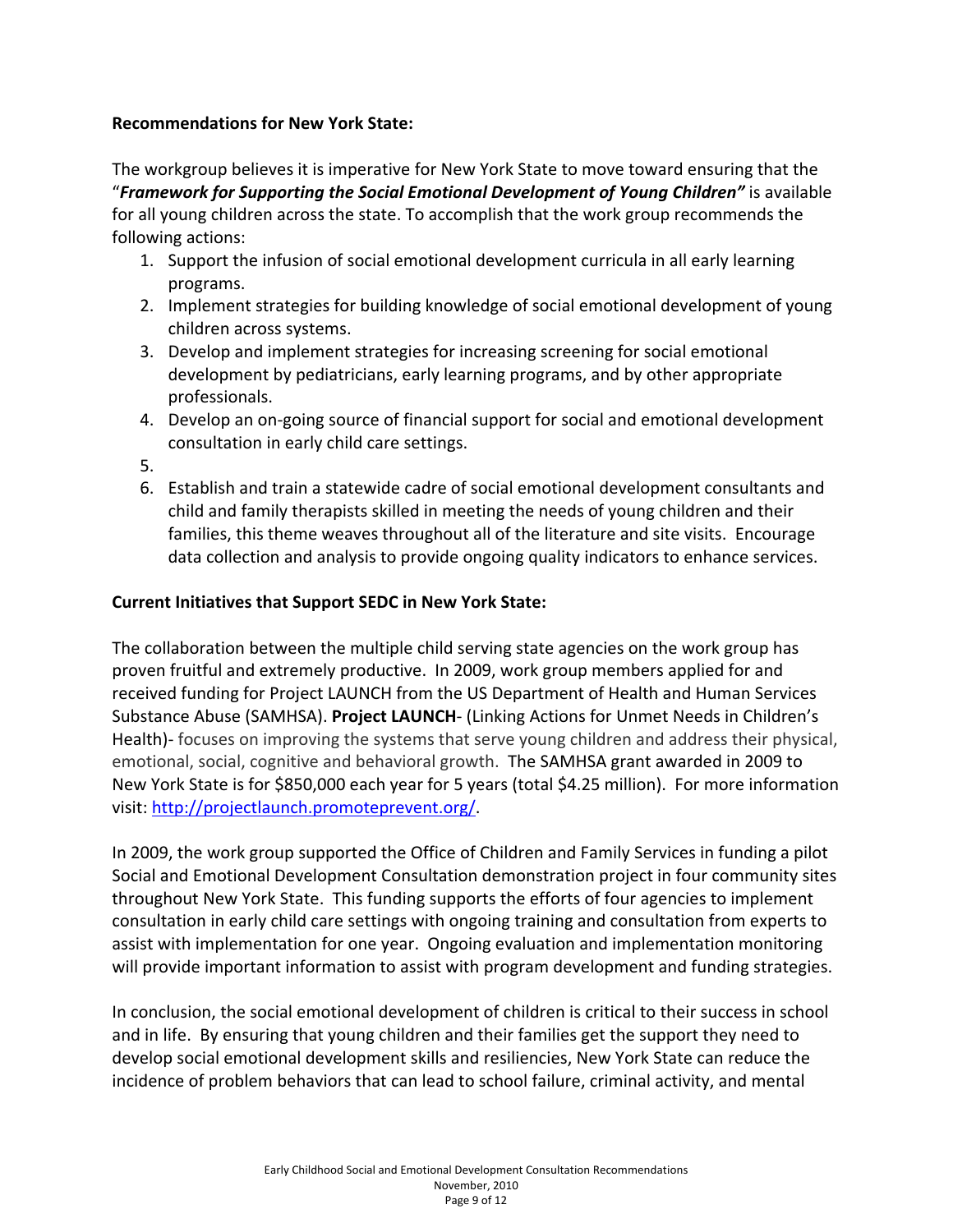health problems. The challenge is to build this capacity collaboratively andsuccessfully across systems of care, in families and in communities so that:

- Young children develop the competencies needed for success in school and life.
- Children and youth are nurtured and encouraged to become contributing members of their schools, homes and larger communities.
- Families are supported in their abilities to enhance their children's social emotional development and learning.
- Early education educators, school administrators, teachers, student support services, and support staff develop the professional competencies necessary for promoting each child's social and emotional well‐being.
- Community groups partner with early learning settings and schools to affect the lives of young children, school age children, and youth.

It is the hope of the work group that this paper provides strategies for meeting this challenge.

### **Workgroup Members:**

Robert Frawley Council on Children and Families Bob.Frawley@ocfs.state.ny.us

Mary McHugh Office of Mental Health cocfmxm@omh.state.ny.us

Britt Myrhol‐Clarke Office of Mental Health coevbjm @omh.state.ny.us

Donna Noyes Department of Health dmn02@health.state.ny.us

Susan Perkins Council on Children and Families Susan.Perkins@ccf.state.ny.us

Renee Rider Office of Children and Family Services Renee.Rider@ocfs.state.ny.us

## **References:**

Cooper, J. L., Masi R., Vick, J. (2009). Social and Emotional Development in Early Childhood. What every policy holder should know. New York, NY: National Center for Children in Poverty, Columbia University.

Dickstein, S., Successful Start: Rhode Island's Early Childhood Systems Plan, presentation 03/23/2009.

Gilliam, W. S. (2005). Prekindergartens Left Behind: Expulsion rates in state kindergarten programs. New York, NY, Foundation for Child Development.

Heckman, J. Investing in Disadvantaged Young Children Is Good Economics and Good Public Policy presentation at New York University, October 5, 2007. University of Chicago.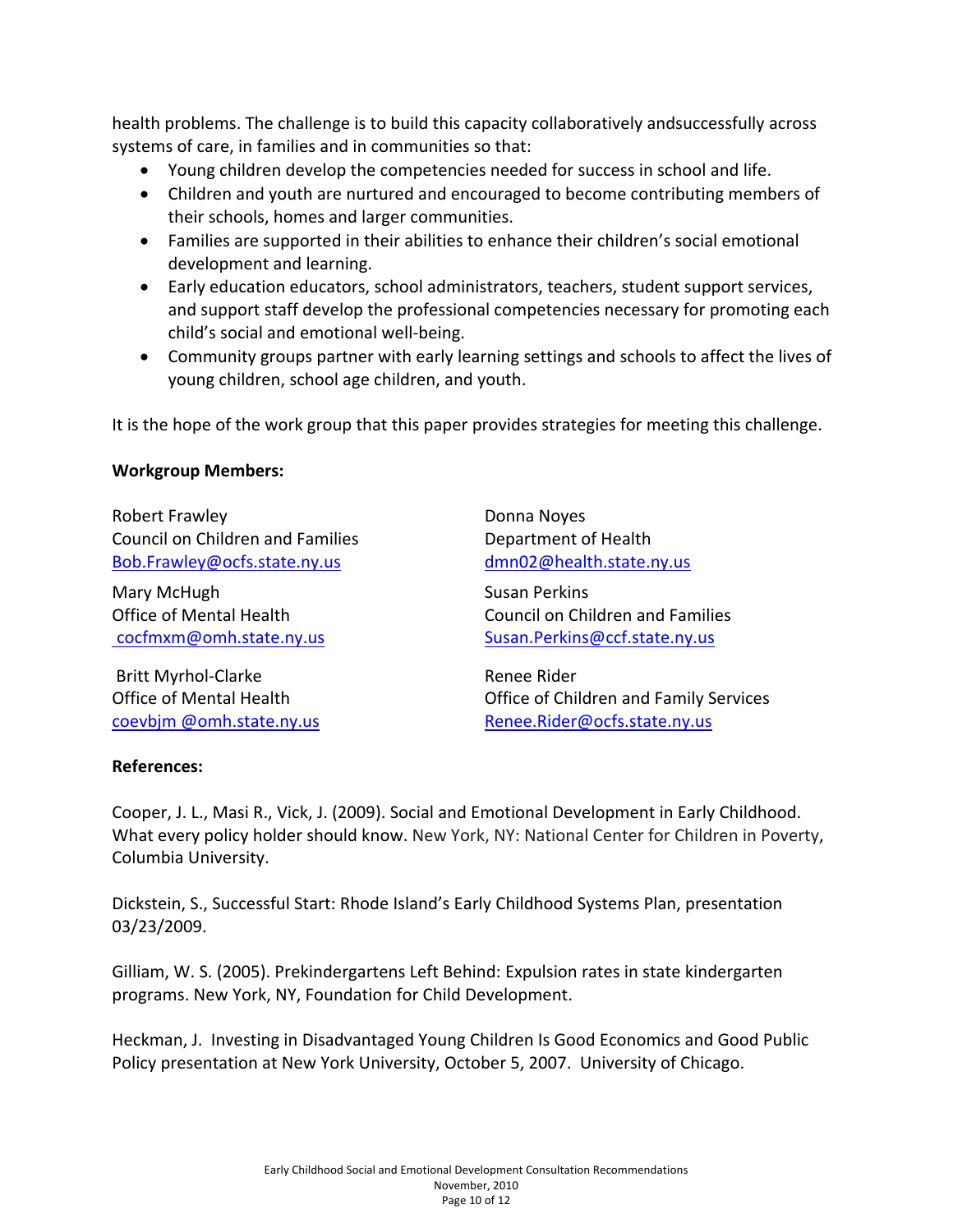New York State Office of Mental Health (2008). The Children's Plan: Improving the Social and Emotional Well Being of New York's Children and Their Families. Albany, NY.

The Georgetown University National Technical Assistance Center for Children's Mental Health created an Early Childhood Mental Health Consultation Evaluation Toolkit. http://gucchd.georgetown.edu/

The Technical Assistance Center on Social Emotional Intervention for Young Children (TACSEI) http://www.challengingbehavior.org/

# **Resources:**

Georgetown University Center for Child and Human Development:

- ECMHC Evaluation Toolkit
- *What Works? A study of effective early childhood mental health consultation programs* available online at https://gushare.georgetown.edu/ChildHumanDevelopment/CENTER%20PROJECTS/Web Site/ECMHCStudy\_Report.pdf
- National Technical Assistance Center for Children's Mental Health at Georgetown University http://gucchd.georgetown.edu/programs/ta\_center/topics/early\_childhood.html

SAMHSA Early Childhood Mental Health Consultation toolkit available online at http://mentalhhealth.samhsa.gov/publications/allpubs/svp05‐0151

The Technical Assistance Center on Social Emotional Intervention for Young Children (TACSEI) http://www.challengingbehavior.org/

The Regional Research Institute for Human Services, Portland State University created a brief: Early Childhood Mental Health Consultation: A Developing Profession (Winter 2008, Vol22, No.1, pgs21‐24) http://www.rtc.pdx.edu/PDF/fpW0809.pdf

The National Early Childhood Technical Assistance Center (NECTAC) http://www.nectac.org/topics/menhealth/earlyid.asp

http://www.challengingbehavior.org/do/resources/documents/roadmap\_2.pdf

Early Childhood Mental Health Consultation

Promotion of Mental Health and Prevention of Mental and Behavioral Disorders 2005 Series Volume 1 **http://mentalhealth.samhsa.gov/publications/allpubs/svp05‐0151/**

Center on the Social and Emotional Foundations for Early Learning http://www.vanderbilt.edu/csefel/